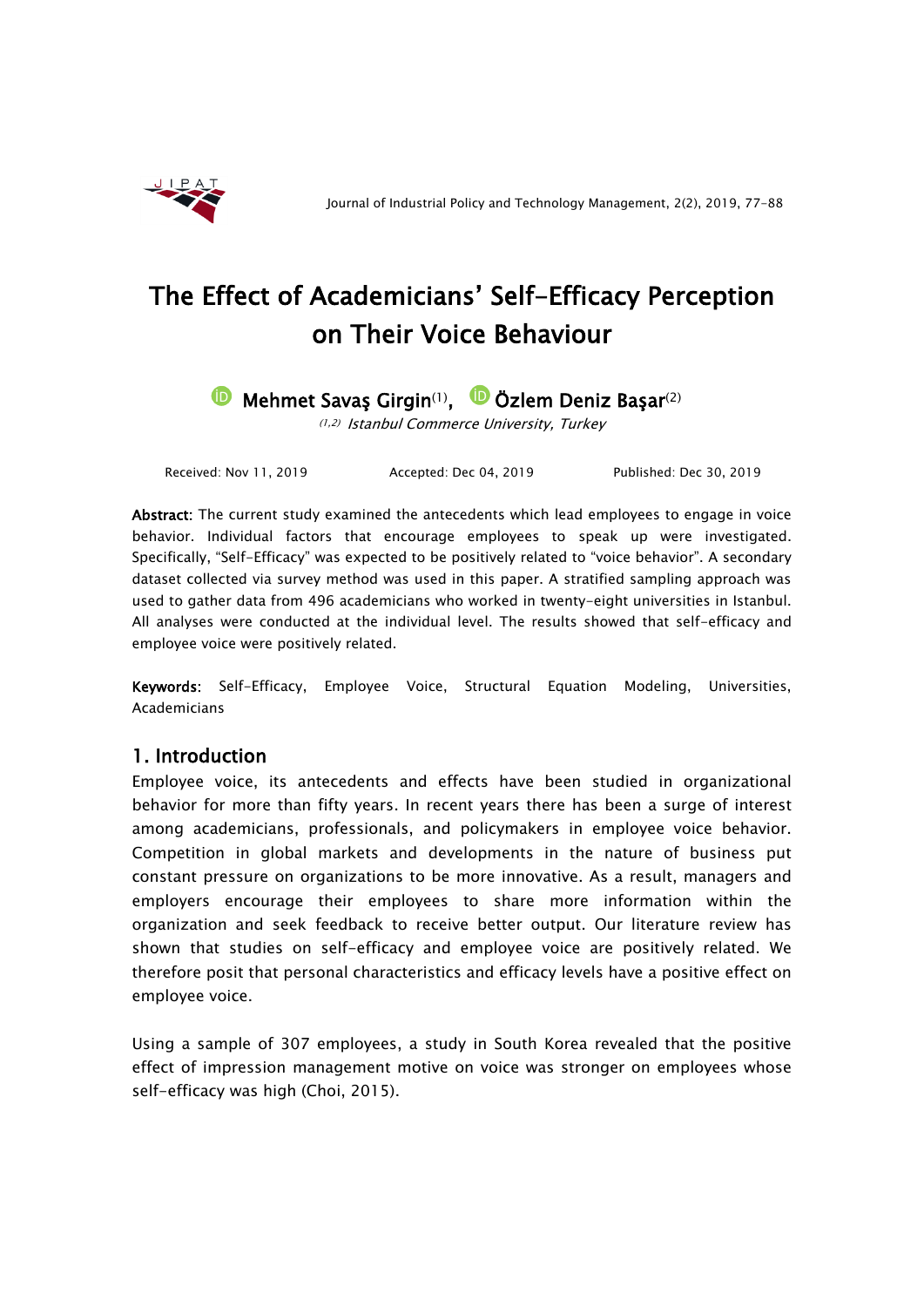The study showed that leader empowerment influenced employees' voice behavior through self-efficacy. Leader empowerment may create a positive and competitive climate where employees have more responsibility. In such an environment, employees may want to inform their leaders about the organization. As mentioned above, selfefficacy is related to individuals' persistence to overcome problems when they face challenges. Thus, high levels of self-efficacy strengthen an employee's success expectation whereas low efficacy levels may lead to employees easily giving in. When employees feel empowered by a leader, their self-efficacy levels are strengthened. Feeling more powerful, employees are more likely to express their own opinions to gain their leaders' trust (Tian, 2013).

In his study on the relationship between perceptions of occupational self-efficacy and organizational dissent, Bakan (2017) found that participants' professional self-efficacy has a positive effect on their organizational dissent. Çalık's (2018) research among 313 employees who work at two hospitals in Van shows us that employee self-efficacy has a negative effect on employee silence.

The current study aims to examine the effect of self-efficacy on employee voice behavior. We hypothesized that self-efficacy and employee voice are positively related. Besides, the study attempts to answer:

Does perceived self-efficacy influence academicians' voice behavior? Is the difference between the effect of self-efficacy on employee voice behavior of university academicians in state and foundation universities statistically significant? Do the demographic variables have an influence on employee voice behavior? In order to find answers to the questions above, we used the self-efficacy scale developed by Jerusalem (1993), which was adapted by Erci (2010) for the Turkish population. To measure voice behavior, a scale comprised of 5 items adapted from Premeaux's (2001) Willingness to Speak Up measure and 6 items adapted from Van Dyne et al. (2003) were used.

# 1.1. Self-Efficacy

Literature review has shown that some of the antecedents of employee voice behavior are related with personality traits. One of the them is perceived self-efficacy of employees. Employees with high self-efficacy levels tend to express their ideas more often.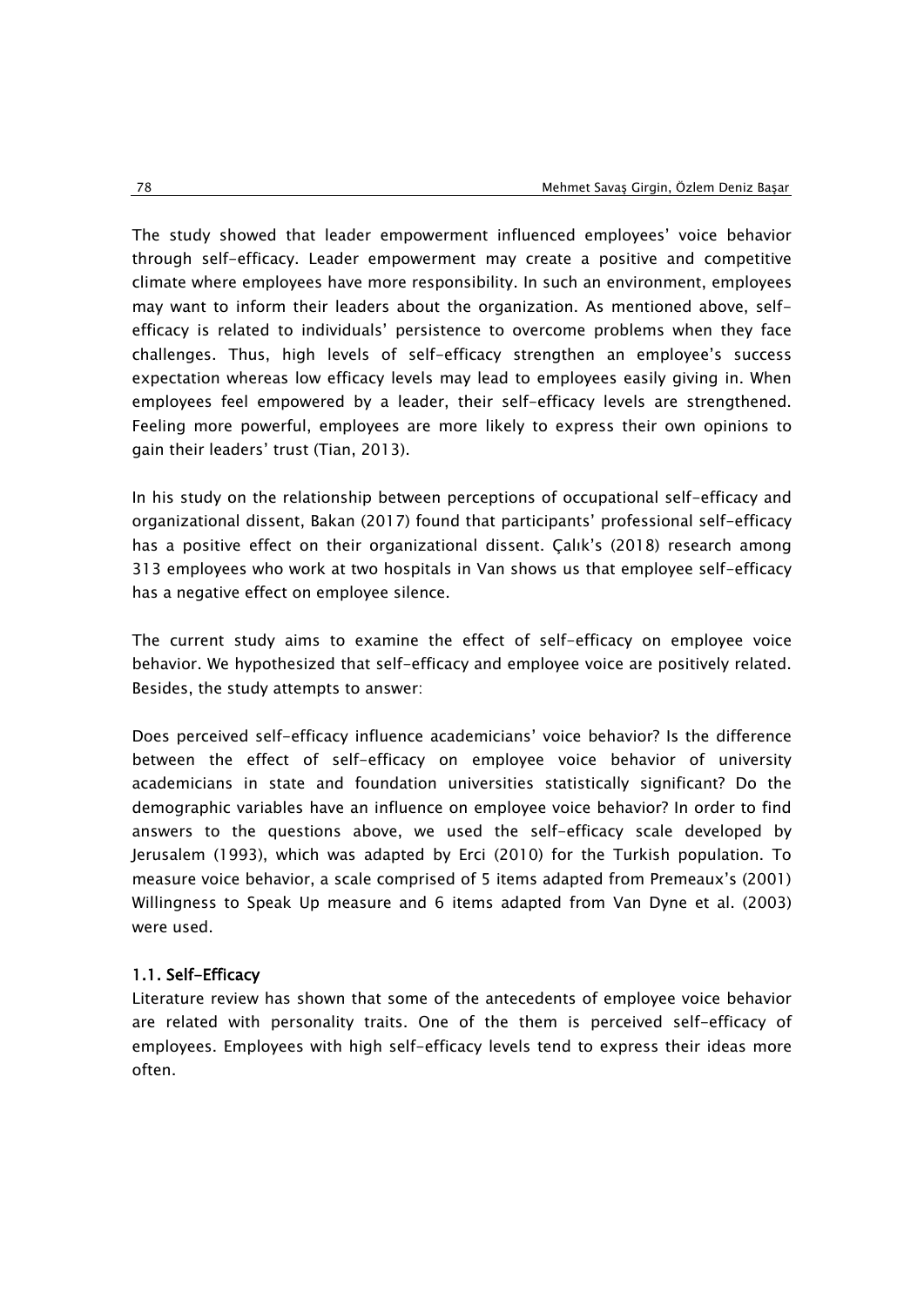"Self-efficacy is the belief in one's own ability to successfully accomplish something" (Bandura A. , 2013). Self-efficacy is the most common mechanism for assessing selfeffectiveness. People do not tend to take initiatives if they lack the belief that they can achieve a task. As long as they rely on their efficacies, they will have the power to create change (Bandura & Adams, 1977). Perceived self-efficacy plays a significant role in motivation, which has also been conceptualized as expectancy-value theory. People depend on their beliefs in order to create change (Bandura A. , 1991) .Self-efficacy is the most important part of intrinsic motivation and one of the dimensions that shapes self-conception (Wang, Gan, Wu, & Wang, 2015). On the other hand, while handling difficult situations affects people's susceptibility to stress and depression, efficacy helps people manage and overcome distressful situations. Low self-efficacy results in high anxiety, which may cause coping deficiencies. People who believe that they cannot manage the threats they may face may end up distressing themselves and impairing their chances of working effectivel (Bandura A. , 2001). Perceived selfefficacy is a factor that affects people's perseverance in their attempts to overcome difficulties in their lives. It also affects people's motivation in achieving certain tasks (Bandura & Cervone, 1986) . How people perceive their own self-efficacy can be shaped in four ways. It can be done through successful experiences, as success helps people develop self-belief of their capabilities, while failures may result in doubts in their self-efficacy. Another factor that may affect perceptions of self-efficacy is easy success. When people gain success easily, it is likely that they may be easily discouraged with a failure. Therefore, in order to learn perseverance, people must be able to overcome challenges. Unfavorable conditions enable people to learn to handle difficult situations. Once people overcome obstacles, they learn to manage failures without being negatively affected by them. The second way of developing self-efficacy is through modeling. Observing successful people provides individuals with a comparison. People tend to measure their performances by their own capabilities. This gives them an opportunity to see how others succeed and what they can do to fulfil their objectives. The third way of enhancing people's beliefs is through social persuasion. People can put in more effort when they receive encouragement from the environment around them. The important point here, however, is that the objectives must be realistic. If people are misled by their social circle, they might end up facing unsuccessful results. Last but not least, self-efficacy levels develop by an individual enhancing their physical status and reducing their stress levels (Wood & Bandura, 1989).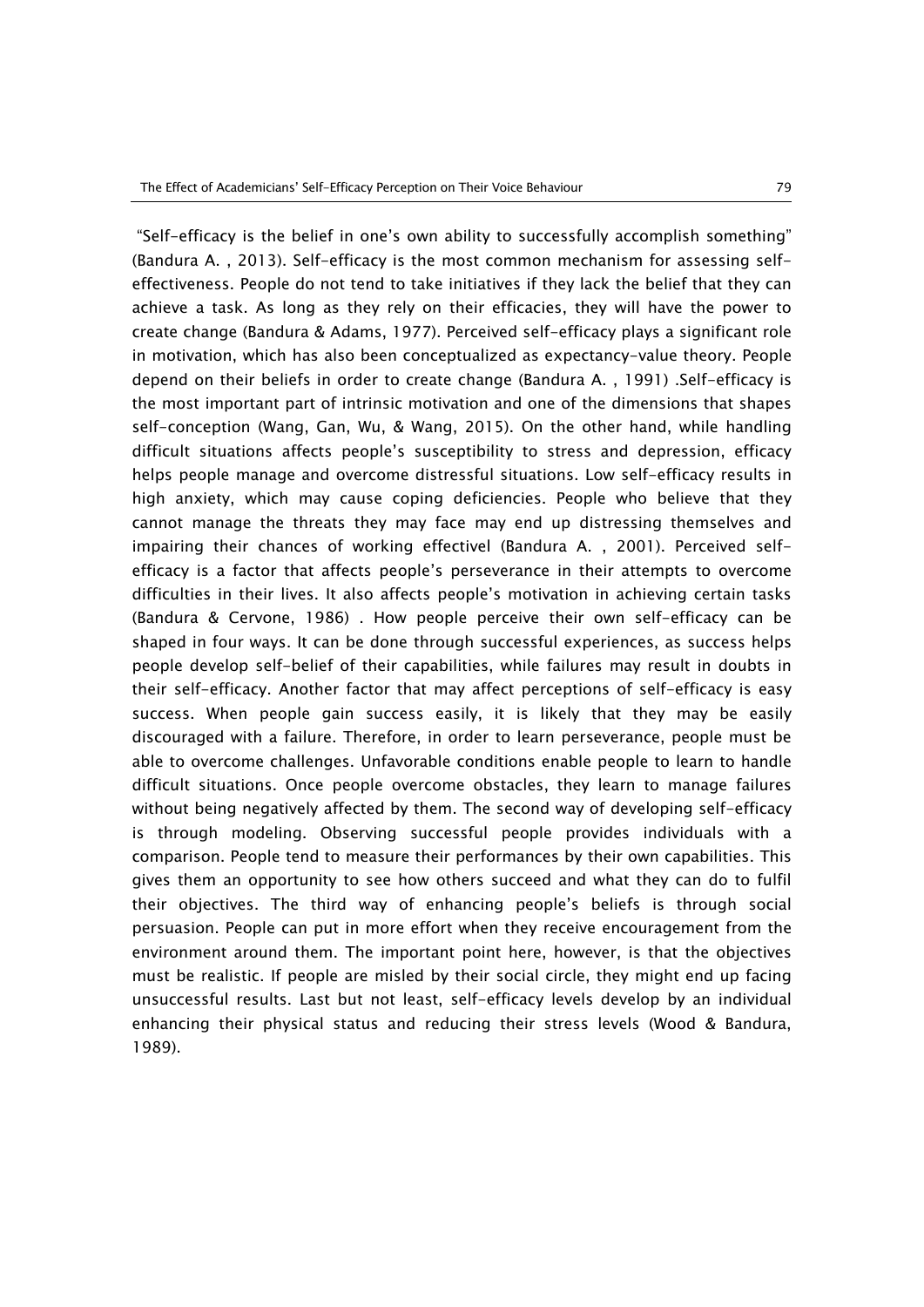#### 1.2. Employee Voice

One of the most common uses of "voice" dates back to 1970 and the classical Hirschman study on African railways. As an alternative option to "exit" (moving to an alternative company), he conceptualized "voice" as a grievance by customers when a decline in the quality of the service or product occurs or an organizational inefficiency exists that may damage the organization (Hirschman, 1970).

Employees show voice behavior as long as they feel secure (Sagnak, 2017). When an organization takes speaking out as a criticism, employees prefer to remain silent. An example of this is Nokia. Nokia lost the smartphone battle not because its technology was bad but because there was a negative organizational climate in the organization. Employees did not express their views for fear of being dismissed. They therefore either hid reality, not saying what needed to be said, or lied about their jobs (Milliken & Tatge, 2016).

Voice behavior plays an important role in identifying serious problems in an organization. The concept has been defined as a proactive form of organizational citizenship (Elsetouhi, Hammad, Nagm, & Elbaz, 2018). Voice behavior aims to create change rather than deny what may be negative existing conditions (Farrell, 1983).

Even though voice behavior can at times be risky, it holds great potential for leaders (Detert & Edmonson, 2005). Employees can continuously provide ideas about improvement and innovation and these ideas should be heard; therefore, employee voice should be regarded as an ongoing process. However, if employees do not see any point in raising their voice, they often stop speaking up, regardless of management's attitude to organizational voice (Landau, 2009). In today's dynamic business world employee voice contributes to organizational effectiveness in many ways (Ekrot, Johannes, & Gem, 2016) .

Hirschman's examination of voice behavior identifies two key concepts: exit and voice. In his study, employees who were unsatisfied with their organization in terms of money either chose to leave the company or tried to solve the problem. While his study was based on consumers rather than employees, it has become a key reference point in terms of organizational voice behavior (Spencer, 1986).

Employee voice behavior is recognized as contributing to organizational performance (Holland, Pyman, Cooper, & Teicher, 2011). Although promoting voice behavior is a time-taking and costly process, it has many benefits for an organization, such as job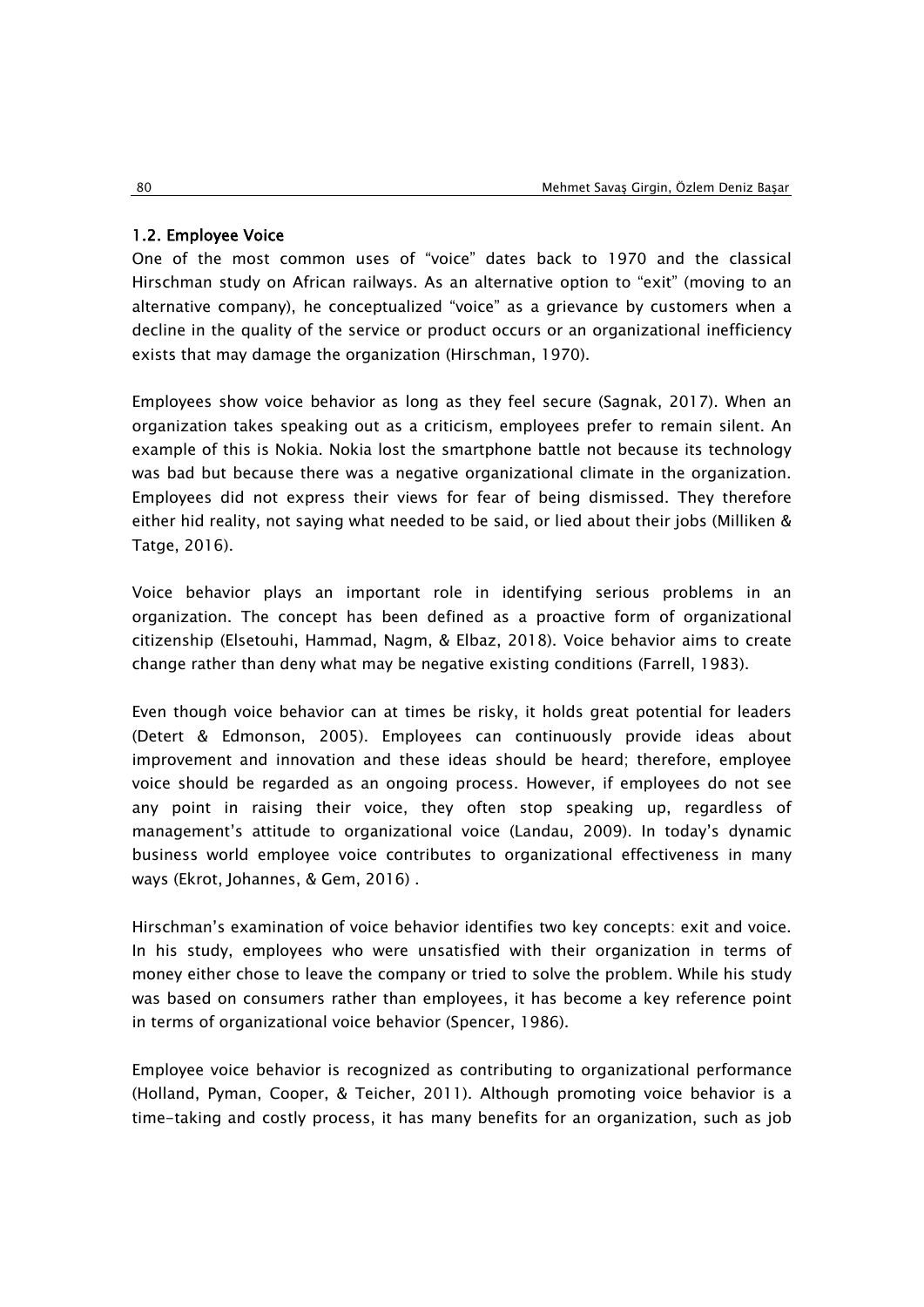satisfaction and active participation in the organization. Promoting voice behavior also enhances organizational performance and leads to low employee turnover (Holland, Pyman, Cooper, & Teicher, 2011).

Fast, Burris and Bartel (2014) suggest that managers with a low level of efficacy show less voice behavior (Sagnak, 2017). It is not the case that managers with low selfefficacy tend to avoid voice behavior, rather avoidance of speaking up stems from a lack of managerial skills (Fast, Burris, & Bartel, 2014). Voice behavior in organizations is not only beneficial for the individual but also for the company. Being reluctant to speak up could result in a loss of valuable information. Personal characteristics, formal and informal control mechanisms, managerial behavior are among the antecedents of voice behavior. Proactive personality, self-esteem, self-efficacy, and five factor personality characteristics have also been studied as antecedents of voice behavior (Detert & Edmonson, 2005). Employees who often take risks and speak up in organizations may believe their ideas will gain recognition whereas employees with low self-efficacy are less likely to speak up less because they think their opinions will not be supported by their colleagues (Ding, Cheng Li, Quan, & Wang, 2018).

When we look at individual characteristics, we focus on two concepts: self-efficacy and power distance. Self-efficacy is mainly whether employees' ideas are seriously taken into consideration or not. Self-efficacy is a personality trait that has a strong connection with organizational behavior. However, studies on the relationship between self-efficacy and employee voice are few in number. General self-efficacy has been found to have a link with several organizational behavior areas, for a example job performance and employee orientation. Van Dyne and Le Pine note that voice behavior offers new suggestions for change. Voice behavior is future oriented (Sagnak, 2017).

# 2. Methodology

This research aimed to study the relationship between self-efficacy and employee voice among academicians in 29 universities in Istanbul. The participants were chosen from state and foundation universities by using a stratified sampling method. One of the objectives of the study was to see whether there was a difference in voice behavior between academicians in state and foundation universities. The structural equation model was used to analyze structural relationships.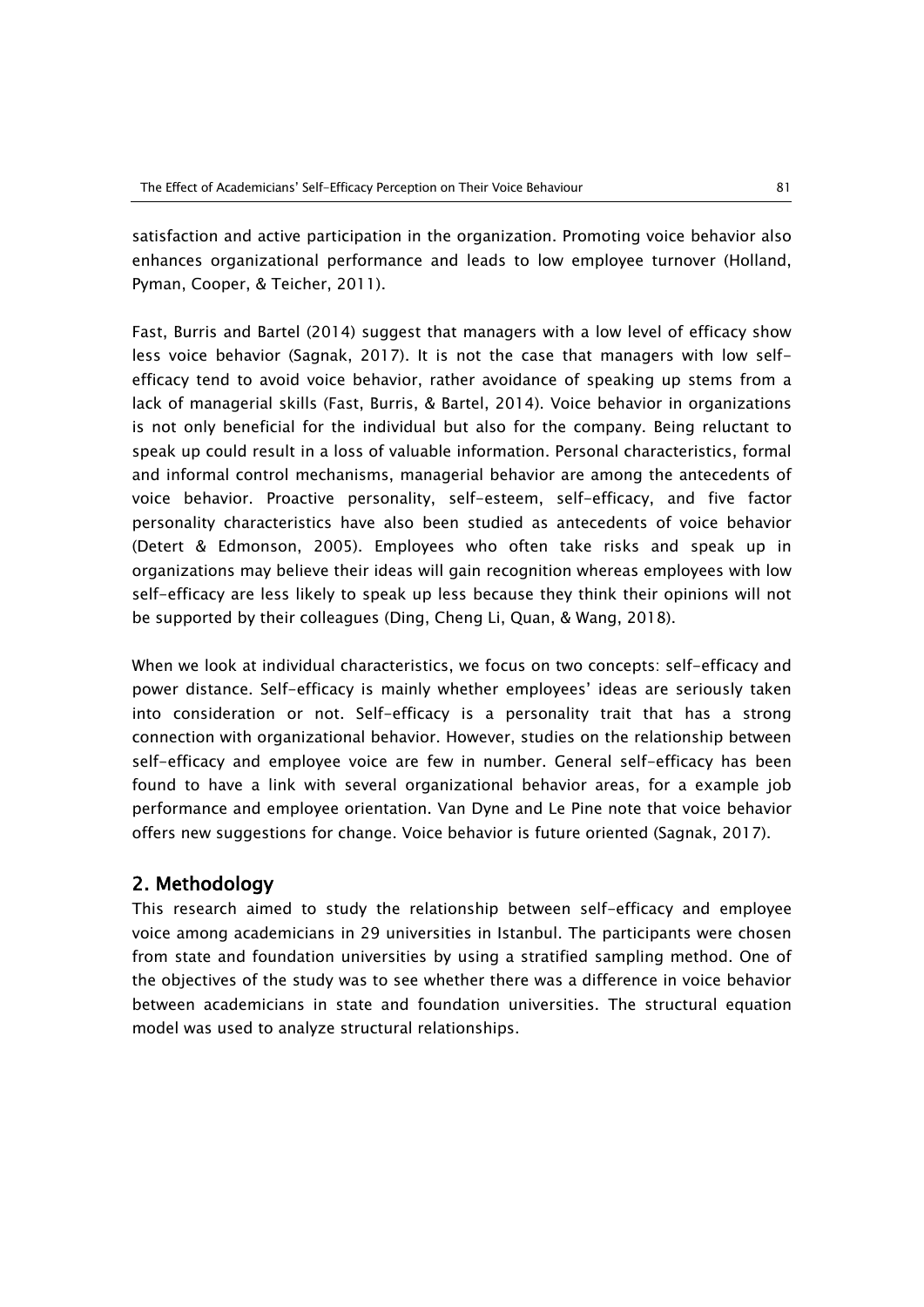#### 2.1. Scales

A self-efficacy scale was developed by Jerusalem (1993) and adapted by Erci (2010) for the Turkish population. In the current study, the response alternatives of the scale were set to 1 (never) up to 5 (always). Exploratory factor analysis and reliability tests were executed. The structural equation model and reliability tests proved that the scale could be used in this research. An 11-item employee voice scale was developed by the researcher by adapting the items of several questionnaires. The scale comprised of 5 items that were adapted from Premeaux's (2001) Willingness to Speak Up measure and 6 items adapted from Van Dyne et al. (2003). Participants responded on a 5-point scale ranging from 1 (never) to 5 (always). Exploratory factor analysis and reliability tests were executed. The factor structure and the reliability of the scale are presented in the results section.

#### 2.2. Data Analysis

The collected data was analyzed using the structural equation model. Structural Equation Modelling is a commonly used statistical modelling technique in behavioral sciences. It is a combination of factor analysis, regression analysis. Structural equation modelling draws a convenient framework for statistical analysis. It can be seen via graphical diagram (Bollen, 1989).In terms of taking the measurement errors into consideration, the structural equation model is convenient for a statistical framework (Hox & Bechger, 1998).

Before examining the relations between variables and testing the research model, factor analyses were executed. Coefficients of Cronbach α close to .70 were considered as sufficient for internal consistency. The data was analyzed using Statistical Package for the Social Sciences (SPSS- version PAWS Statistics18). Normality and linearity tests were done. Factor analysis was performed with a principal components model and the internal consistency of the scales was evaluated by computing coefficient alphas. Pearson correlations were presented for descriptive purposes and regression analyses were used to test the hypotheses. To test the demographic differences for voice, T-test and One-way ANOVA were used. The first stage of this step was to test the validity and reliability of scale items through conducting confirmatory factor analysis and estimating composite reliability coefficients and average variance extracted for each latent variable. Confirmatory factor analysis was done to test whether the data fitted or not. Therefore, construct validity of variables, comprising convergent and discriminant validity, were tested. Additionally, Harman's single factor test method was performed to check whether selfreport data collection generated a bias or not (Harman, 1960). Also, demographic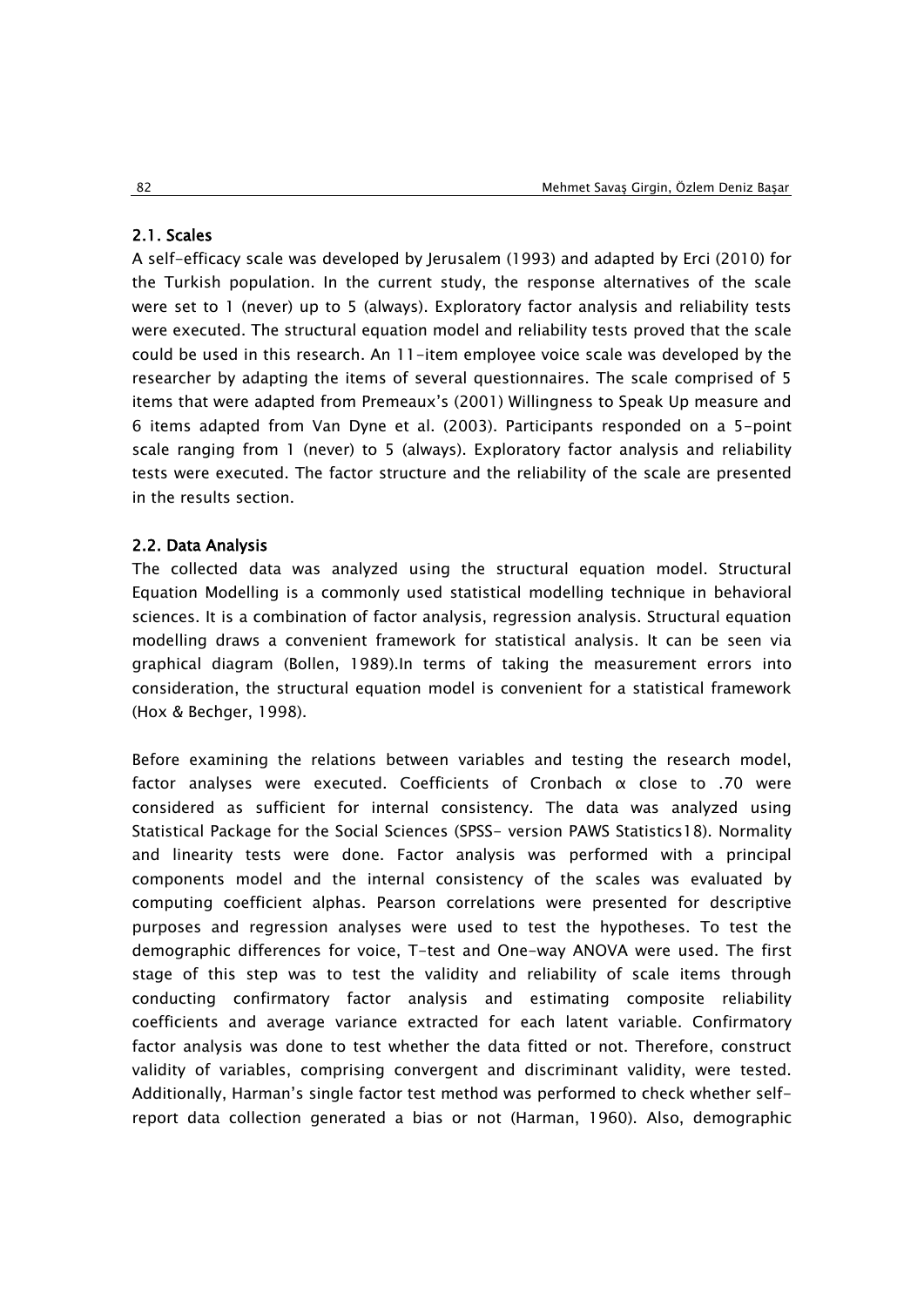variables such as age, gender, tenure, and title showed no significant difference, therefore they were not used in the latter analysis.

## 3. Implementation

The research was conducted in state and foundation universities using the stratified sampling method. Our sample consisted of 496 academicians working in 29 universities in Istanbul, nine of which were state and the rest foundation universities. Data was collected through surveys that were uploaded to a web site. Nearly 3,000 surveys were sent out or given to academicians working in different universities, departments, and positions. Five hundred and seven surveys were filled out and returned. At the end of the data gathering process, we had 496 usable questionnaires for further statistical analysis. Table 1 shows the distribution of the participants.

| <b>University</b>  | Percentage |
|--------------------|------------|
| State              | 43         |
| Foundation         | 57         |
| Gender             |            |
| Female             | 62         |
| Male               | 38         |
| Age                |            |
| $26 - 45$          | 69         |
| $46 - 65$          | 31         |
| <b>Title</b>       |            |
| Professor. Dr.     | 8          |
| Assoc. Prof. Dr    | 8          |
| Assist. Dr.        | 16         |
| Dr.                | 15         |
| Instructor         | 27         |
| Research Assistant | 26         |

Table 1. The distribution of participants

Mean and standard deviation values and correlations between variables and reliability coefficients are shown below in table 2. Our research shows that there is a positive and significant relationship between variables.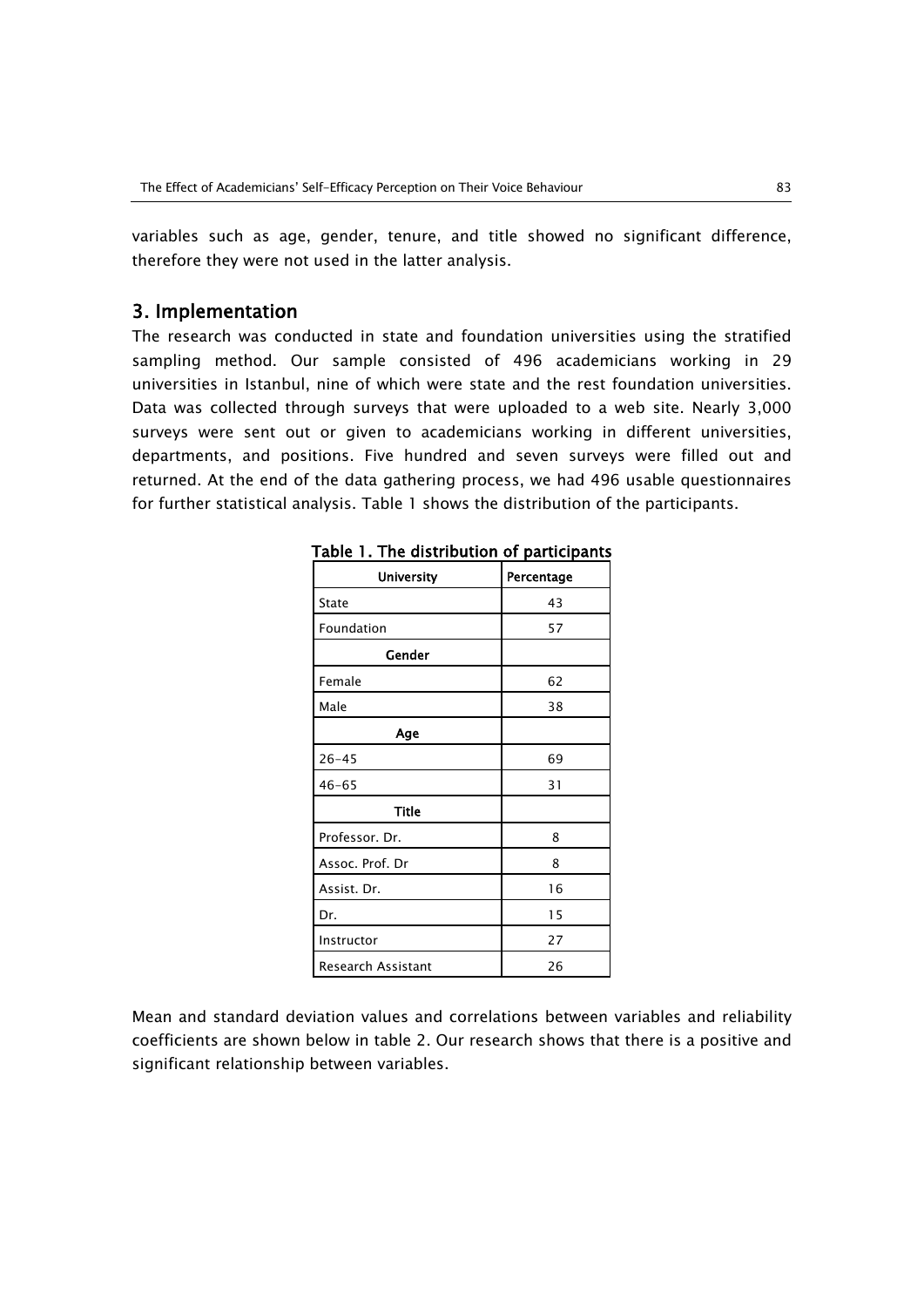| Table 2. Mean, Standard Deviation Values, Correlation and Reliability Coefficients |      |      |           |         |       |  |  |  |
|------------------------------------------------------------------------------------|------|------|-----------|---------|-------|--|--|--|
| Variables                                                                          | M.   | S.D. |           |         | Alpha |  |  |  |
| 1 Self-Efficacy                                                                    | 3.76 | .576 |           | .398*** | .89   |  |  |  |
| 2 Employee Voice Behaviour                                                         | 4.01 | 705  | $.398***$ |         | .95   |  |  |  |

n=496, \*\*\*p<.001, M: Mean, S.D.: Standard Deviation, Alpha:Cronbach's Alpha.

Before the hypothesis was tested, the structural validity of latent variables was examined (Fornell & Larcker, 1981). Confirmatory factor analysis results reveal that items for both latent variables' standardized regression coefficients are higher than 50 and t values are meaningful. This can be interpreted as all variable scales ensuring discriminant validity, which means variables do not overlap empirically. Therefore, it can be said that measurement model convergent and discriminant validities were ensured. Confirmatory factor analysis was shown in table 3.

| Table 3. Confirmatory Factor Analysis |         |                                  |                       |         |       |  |  |  |  |
|---------------------------------------|---------|----------------------------------|-----------------------|---------|-------|--|--|--|--|
| <b>Factors</b>                        | Items   | <b>Standardized Factor Loads</b> | <b>Standard Error</b> | T-Value | Alpha |  |  |  |  |
|                                       | SE1_1   | 0.605                            |                       |         |       |  |  |  |  |
|                                       | SE2_1   | 0.625                            | 0.073                 | 16.025  |       |  |  |  |  |
|                                       | SE3_1   | 0.572                            | 0.104                 | 10.754  |       |  |  |  |  |
|                                       | SE4_1   | 0.678                            | 0.11                  | 12.223  |       |  |  |  |  |
|                                       | SE5_1   | 0.639                            | 0.095                 | 11.691  |       |  |  |  |  |
| Self-Efficacy                         | SE6_1   | 0.679                            | 0.111                 | 12.26   | .89   |  |  |  |  |
|                                       | SE7_1   | 0.714                            | 0.103                 | 12.713  |       |  |  |  |  |
|                                       | SE8_1   | 0.75                             | 0.118                 | 13.155  |       |  |  |  |  |
|                                       | SE9_1   | 0.739                            | 0.11                  | 13.023  |       |  |  |  |  |
|                                       | SE10_1  | 0.684                            | 0.116                 | 12.334  |       |  |  |  |  |
|                                       | $VI_1$  | 0.775                            |                       |         |       |  |  |  |  |
|                                       | $V2_l$  | 0.799                            | 0.043                 | 26.014  |       |  |  |  |  |
|                                       | $V3_1$  | 0.732                            | 0.054                 | 17.514  |       |  |  |  |  |
|                                       | $V4_1$  | 0.725                            | 0.051                 | 17.296  |       |  |  |  |  |
|                                       | $V5_l$  | 0.764                            | 0.047                 | 18.431  |       |  |  |  |  |
| <b>Employee Voice</b>                 | $V6_l$  | 0.739                            | 0.055                 | 17.711  | .95   |  |  |  |  |
|                                       | $V7_1$  | 0.828                            | 0.046                 | 20.413  |       |  |  |  |  |
|                                       | $V8_1$  | 0.889                            | 0.048                 | 22.366  |       |  |  |  |  |
|                                       | $V9_1$  | 0.897                            | 0.053                 | 22.635  |       |  |  |  |  |
|                                       | $V10_1$ | 0.866                            | 0.048                 | 21.612  |       |  |  |  |  |

Table 3. Confirmatory Factor Analysis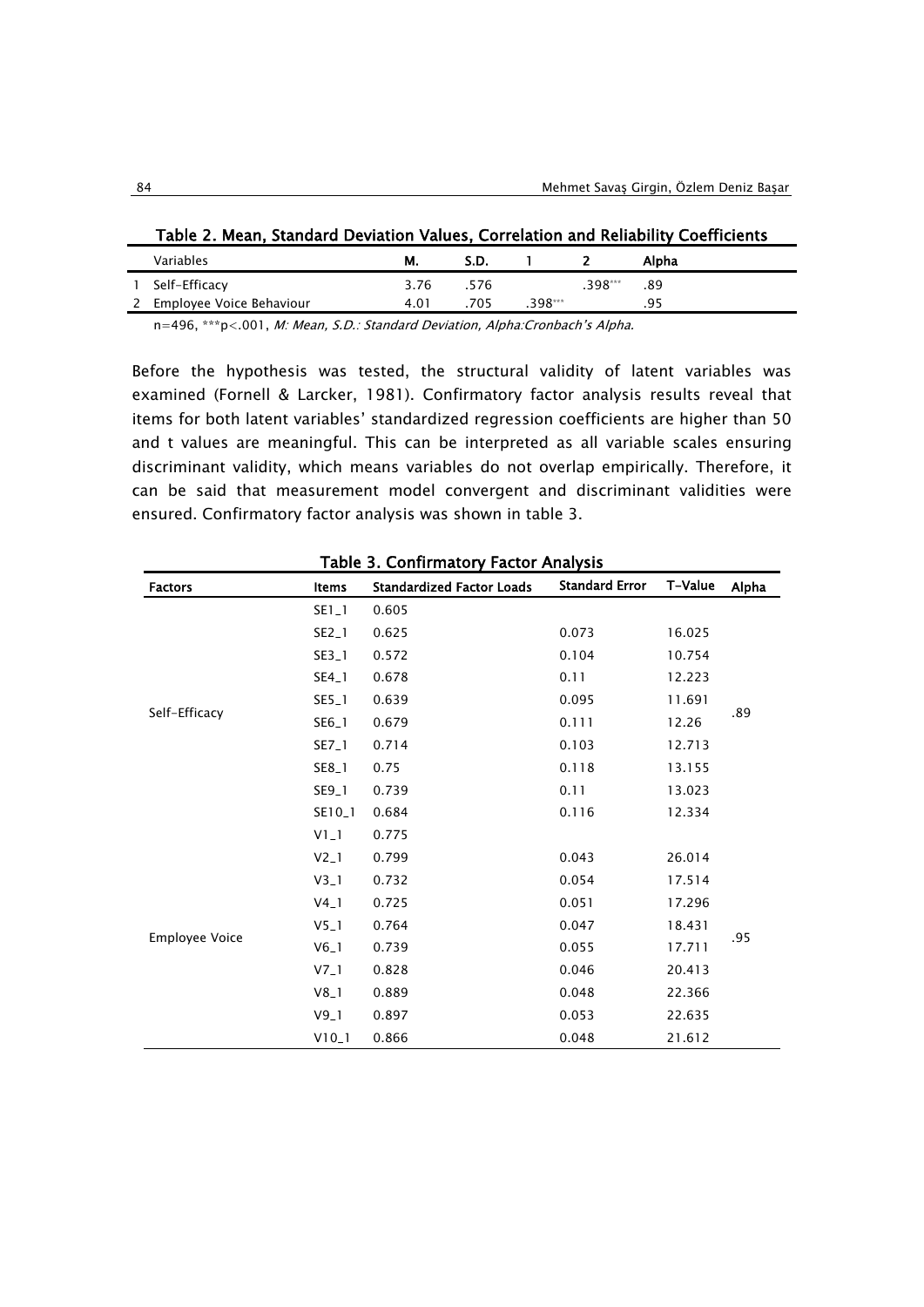According to the results of fit indices, shown in table 4, the two factor primary level yielded a better result than the one factor model (χ2:586.018, df:165, p:.000; CMIN/df: 3.552; CFI: .938; TLI: .929; GFI: .890; RMSEA: .072; SRMR: .047). Besides, since the explained variances of endogenous variables are higher than .10, the model is suitable for the research (Falk R. F. & Miller, 1992).

| <b>Models</b>              | $X^2$    | df  | D    | $\chi^2/df$ | <b>CFI</b> | TLI   | GFI    | <b>SRMR</b> | <b>RMSEA</b> |  |
|----------------------------|----------|-----|------|-------------|------------|-------|--------|-------------|--------------|--|
| <b>Two Factor</b><br>Model | 586.012  | 165 | .000 | 3.552       | .938       | .929  | .890   | .047        | .072         |  |
| One Factor<br>Model        | 2027.071 | 166 | .000 | 12,211      | .727       | .687  | .565   | .165        | .150         |  |
| Reference<br>Values        |          |     |      | $\leq$ 3    | > 0.90     | > .90 | > 0.80 | < 0.08      | < 0.08       |  |

Table 4. Fit Indices Results and Model Comparisons

The effect of self-efficacy, the independent variable in our research sample, was tested on the dependent variable employee voice. According to the structural equation model, the results show that self-efficacy has a positive effect on employee voice behavior  $(\beta = .173, p < .01)$ . 16 percent of the variance in employee voice behavior can be explained through self-efficacy. Therefore, our hypothesis is accepted.

# 4. Conclusion

In a highly globalized world, in order to maintain their position, organizations need to use innovative methods and keep abreast of the latest developments in their operating sphere. Adapting to change requires creative ideas and continuous improvement, both of which can be sought from well-trained staff, whose efficiency and effectiveness are of great importance for organizations. Accordingly, employee involvement and participation in the decision-making process can play an important role in an organization's development. One way of encouraging employees to contribute to their organization is to encourage employee voice behavior. Since we believe that an organization's most valuable resource is its intellectual capital, promoting voice behavior is a valuable strategy for the management of an organization. From the employee point of view, there are several factors that contribute to their voice behavior, the two most important being personality traits and self-efficacy. Employees with high self-efficacy tend to raise their voice more in order to make positive contributions to their organization. Previous studies have mostly focused on the effects of employee voice behavior. What is more, there are still few studies on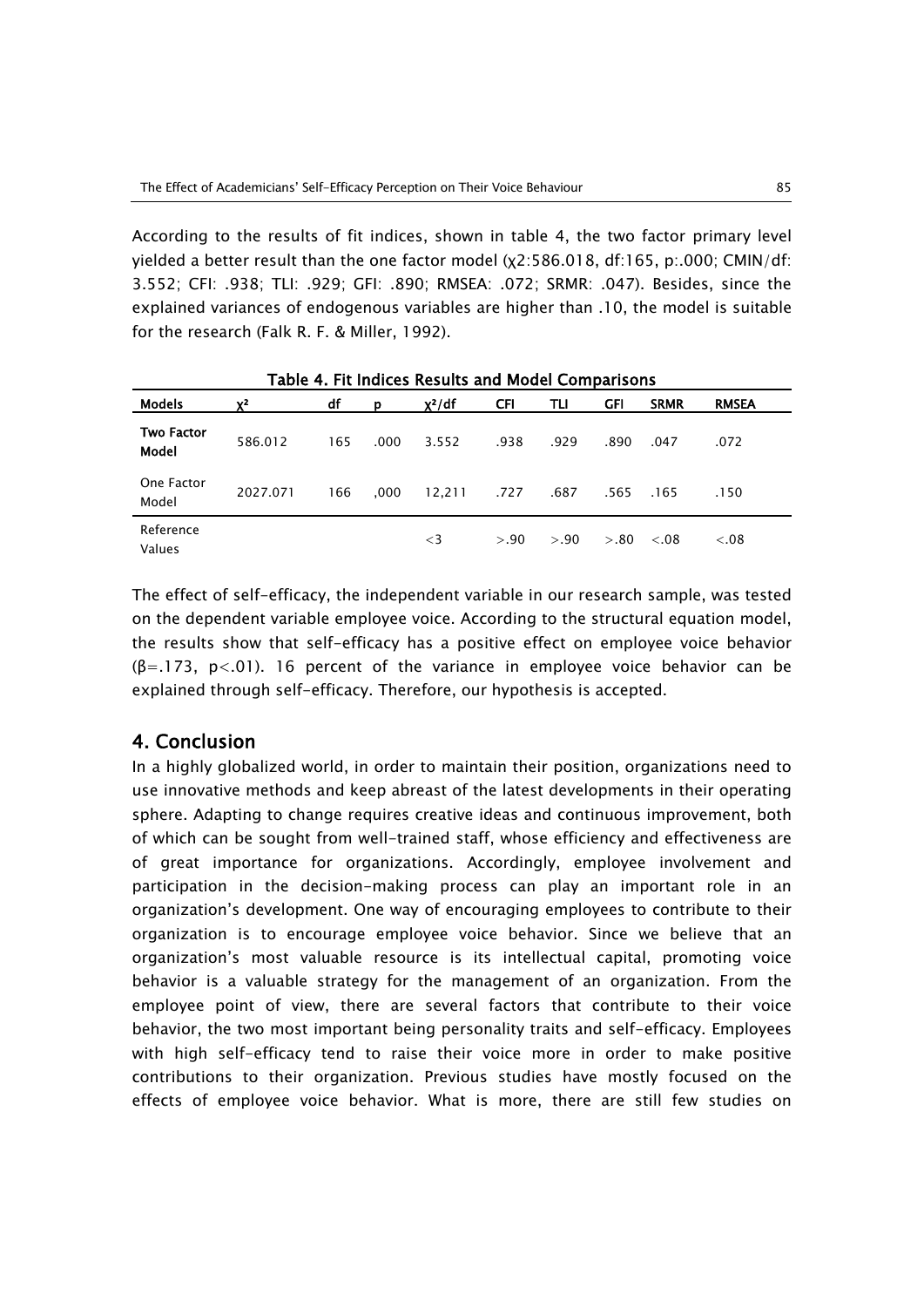promotive voice. The present study aimed to identify the personal factors affecting employee voice at universities, which was the major strength of this study. It was hypothesized that self-efficacy had a positive effect on employee voice. The results of our study suggest that individuals who have a high level of self-efficacy tend to show more voice behavior. Several demographic variables such as age, tenure and gender have been examined in this study. We tried to find out whether there was a significant difference in academicians' voice behavior between state and foundation universities. However, our findings did not show any significant difference. One limitation of this study is that it was conducted only in Istanbul. Future studies therefore should focus on universities throughout Turkey.

## References

- Bakan, İ. D. (2017). Çalişanlarda Mesleki̇ Öz Yeterli̇li̇k Algisi İle Örgütsel Muhalefet İlişki̇si̇. Sosyal Bilimler Araştırmaları Derneği. Retrieved, 9(2).
- Bandura, A. (1991). Self-regulation of motivation through anticipatory and self-reactive mechanisms. Current theory and research in motivation, 38, 69-164.
- Bandura, A. (2001). Social Cognitive Theory: An Agentic Perspective. Annual Review of Psychology(1).
- Bandura, A. (2013). Self-Efficacy Theory . A. Bandura içinde, Self-Efficacy Theory.
- Bandura, A., & Adams, N. E. (1977). Analysis of self-efficacy theory of behavioral change. Cognitive Therapy and Research, 1(4), 287-310.
- Bandura, A., & Cervone, D. (1986). Differential engagement of self-reactive influences in cognitive motivation. Organizational Behavior and Human Decision Processes, 38(1), 92-113.
- Bollen, K. A. (1989). A new incremental fit index for general structural equation models. Sociological Methods ve Research, 17(3), 303-316.
- Choi, B. K. (2015). Impression management motive and voice: Moderating effects of selfmonitoring, self-efficacy, and voice instrumentality. Asian Journal of Social Psychology, 3(225).
- Çalık, A. &. (2018). Nepotizmin Örgütsel Sessizliğe Etkisinde Öz Yeterlilik Algısının Rolü: Hastane Çalışanları Üzerine Bir Araştırma. Ege Academic Review,, 18(3), 343–351. https://doi.org/10.21121/eab.2018339485.
- Detert, J. R., & Edmonson, A. C. (2005). No Exit, No Voice: The Bind of Risky Voice Opportunities in Organizations. Academy of Management Annual Meeting Proceedings.
- Ding, Z. H., Cheng Li, H., Quan, L., & Wang, H.-Q. (2018). Reluctant to Speak? The Impact of Supervisor Narcissism on Employee Prohibitive Voice. Social Behavior and Personality: An International Journal, 46(10), 1713–1726. doi: https://doi.org/10.2224/sbp.7233
- Ekrot, B., Johannes, R., & Gem, H. G. (2016). Antecedents of project managers' voice behavior: The moderating effect of organization-based self-esteem and affective organizational commitment. International Journal of Project Management, 34(6), 1028–1042.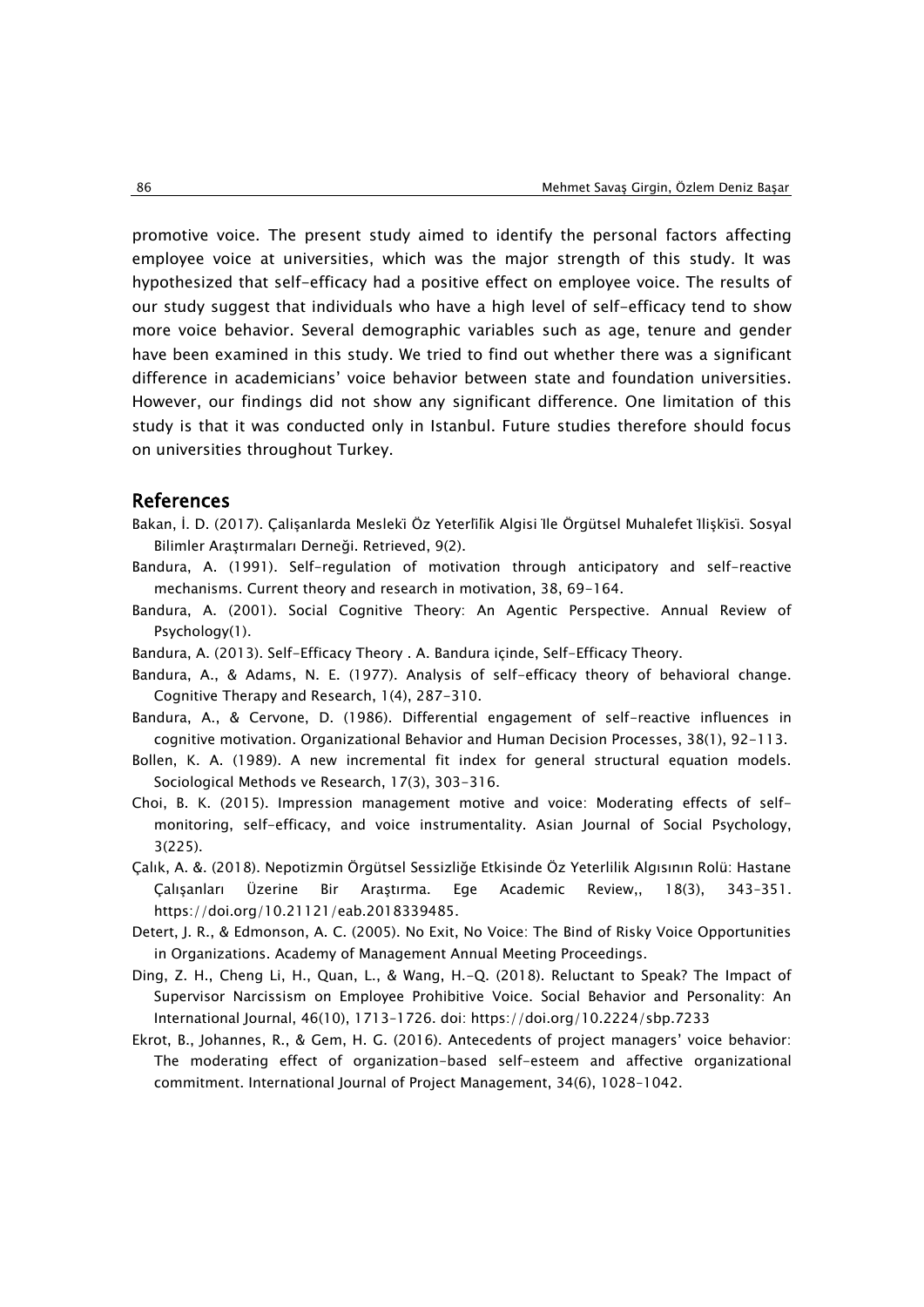- Elsetouhi, A. M., Hammad, A. A., Nagm, A.-E. A., & Elbaz, A. M. (2018). Perceived leader behavioral integrity and employee voice in SMEs travel agents: The mediating role of empowering leader behaviors. Tourism Management, 100–115. doi: https://doi.org/10.
- Erci, B. .. (2010). Genelleştirilmiş Algılanan Öz-Yeterlilik Ölçeğinin Türkçe Versiyonu. Anadolu Hemşirelik ve Sağlık Bilimleri Dergisi, 9(2), 57-62 .
- Falk R. F. & Miller, N. B. (1992). A Primer for Soft Modeling. The University of Akron Press.
- Farrell, D. (1983). Exit, Voice, Loyalty, and Neglect as Responses to Job Dissatisfaction: A Multidimensional Scaling Study. The Academy of Management Journal, 26(4), 596.
- Fast, N. J., Burris, E. R., & Bartel, C. A. (2014). Managing to Stay in the Dark: Managerial Self-Efficacy, Ego Defensiveness, and the Aversion to Employee Voice. Academy of Management Journal. 1013–1034., 57(4), 1013-1034. doi: https://doi.org/10.5465/amj.2012.0393
- Fornell, C., & Larcker, D. F. (1981). Evaluating structural equation models with unobservable variables and measurement error. Journal of Marketing Research, 18(1), 39-50.
- Harman, H. H. (1960). Modern factor analysis. Oxford, England: Univ. of Chicago Press.
- Hirschman, A. (1970). Exit, Voice, and Loyalty: Responses to Decline in Firms, Organizations, and States. Cambridge, MA: Harvard University Press.
- Holland, P., Pyman, A., Cooper, B. K., & Teicher, J. (2011). Employee voice and job satisfaction in Australia: The centrality of direct voice. Human Resource Management, 50(1), s. 95–111. doi:https://doi.org/10.1002/hrm.20406
- Hox, J. J., & Bechger, T. M. (1998). An Introduction to Structural Equation Modelling. Family Science Review, 11, 354-373.
- Jerusalem, M. (1993). Personal resources, environmental constraints, and adaptational processes: The predictive power of a theoretical stress model. Personality and Individual Differences, 14(1), 15-24.
- Landau, J. (2009). When Employee Voice is Met by Deaf Ears. SAM Advanced Management Journal, 74(2), 4-12.
- Milliken, F. J., & Tatge, L. (2016). How Employee Voice Helps Community Engagement. IESE Insight, 29, 31–37. doi:https://doi.org/10.15581/002.ART-2848
- Premeaux, S. F. (2001). Breaking the silence: Toward and Understanding of Speaking Up in the Workplace. Unpublished doctoral dissertation. Louisiana State University.
- Sagnak, M. (2017). Ethical Leadership and Teachers' Voice Behavior: The Mediating Roles of Ethical Culture and Psychological Safety. Educational Sciences: Theory and Practice. Educational Sciences: Theory and Practice, 17, 1101–1117.
- Spencer, D. G. (1986). Employee Voice and Employee Retention. The Academy of Management Journal, 29(3), s. 488.
- Tian, Z. (2013). Leader empowerment behavior, self-efficacy and employees' voice behavior: An empirical research on IT knowledge employees. 6th International Conference on Information Management, Innovation Management and Industrial Engineering.
- Van Dyne, L. S. (2003). Conceptualizing Employee Silence and Employee Voice as Multidimensional Constructs. Journal of Management Studies, 40(6), 1359-1392.